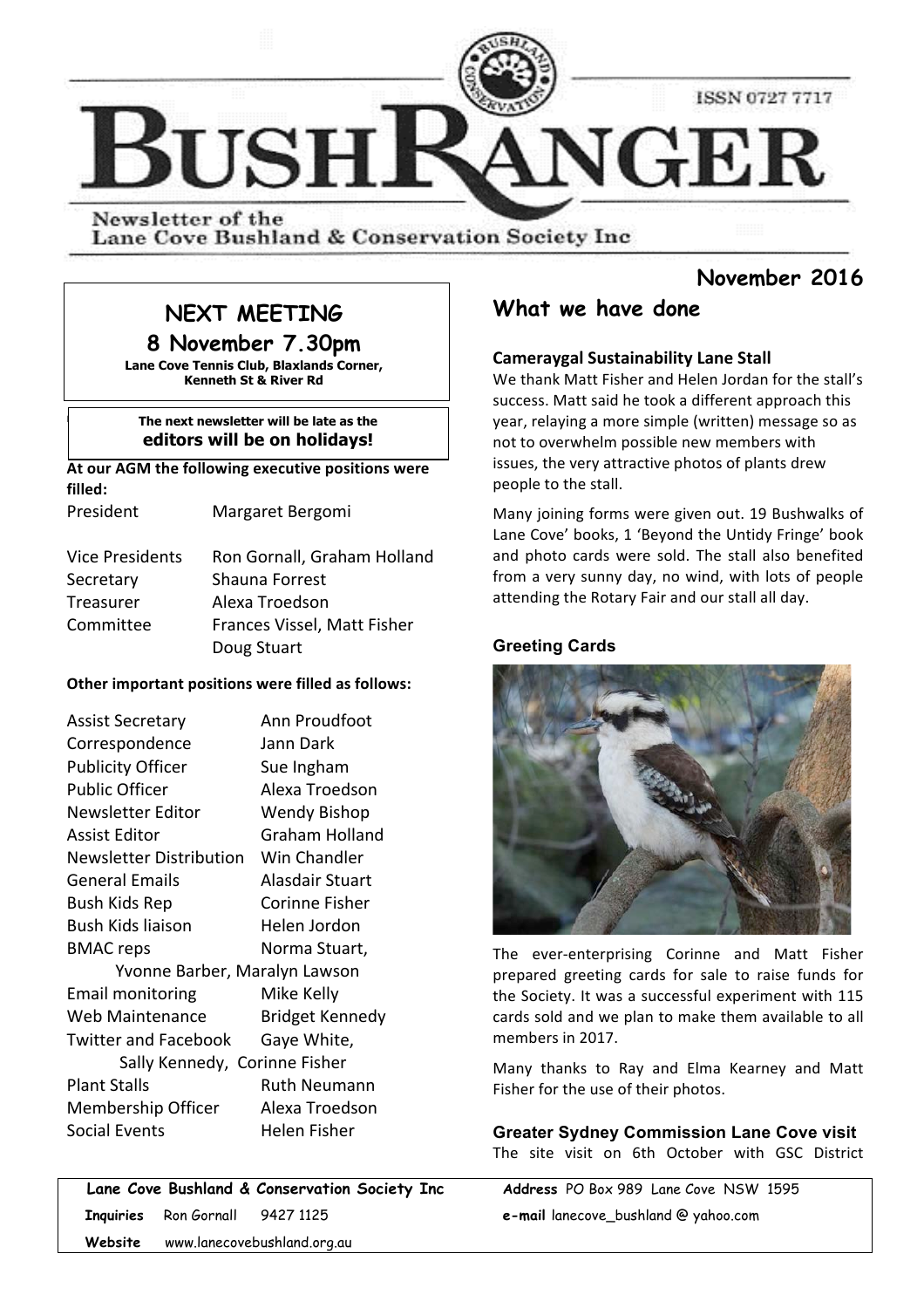Commissioner North Dr Deborah Dearing arranged by LCBCS and SBCRA was a follow up to the August Forum with the GSC.

We visited the Mowbray Precinct as a gross example of overdevelopment and also a large potential development site adjacent to sensitive bushland near Ventemans Reach. 

Dr Dearing asked for photos of examples of good development in Lane Cove area. The 30-year old high denisty development in Helen Street area of Lane Cove North provided a good example. The scope of the authority of the GSC is still unclear. Four LCBCS members attended the Saturday environment panel workshop with TEC and GSC Environment Commissioner Rod Simpson.

#### **NCC Annual Conference**

Four members attended the NCC annual Conference as Society delegates. The following motion from the Society was adopted:

"That the NCC write to the Minister for Planning and the Minister for the Environment seeking assurances that in all merged councils the environmental policies regarding protection and maintenance of bushland are based on the highest standards that are now in place in respect of councils that have been merged."

#### **Website update from Bridget Kennedy**

We are very lucky to have Bridget looking after our website with such competence & efficiency. This is what she's had to deal with recently:

In recent months the LCBCS website has been hacked twice. The first time was in July when the hosting provider noticed that a large amount of spam emails were being initiated from the site. The hosting providers then suspended the site. A considerable amount of work was undertaken to remove the offending code that had been embedded by the hackers in the backend files of the site. All passwords were changed and made more complex. The site was then reinstated.

In September the site was again attacked. This time different code was embedded into the site by hackers. Google and 'CERT', a Federal Govt agency who keeps tabs on such things detected malicious content and a red 'warning' page was displayed whenever anyone attempted to access the website online. This time, Webcity, the hosting provider, did not detect any issues and did not suspend the site. However, the site was definitely corrupted.

A decision was made to move hosting providers (from Webcity to Gohosting) as we were concerned that their backend server security may have been vulnerable to attack. A decision was also made to rebuild the Wordpress site on the new server as there was concern that we may not be able to fully identify and remove all the corrupt code.

The website is now in the process of being rebuilt. A number of pages were able to be created from an internet archive. However changes that had been made to the site in the last few months have been lost. Alasdair Stuart and I are slowly recreating these parts. Unfortunately this will take a bit of time.

From the public's point of view, the website now looks fine and shows most information that they would need. Hopefully this will be the last of it.

Thanks Bridget. Even small-time innocents like us are *vulnerable.*

## **Council Amalgamations update**

NSW Premier Mike Baird and Local Government Minister Paul Toole addressed the Local Government Conference in Wollongong on 17 and 18 October 2016. Their speeches were not well received by the maiority of councillors - they were heckled and told to withdraw forced amalgamations.

The Premier promised to personally consult with Hunters Hill Council representatives over the proposed merger, and also revealed that : -

The magic "ideal" number of 150,000 people in the new forced merger of Lane Cove, Hunters Hill and Ryde was **plucked out of the air - being mid way between Blacktown council (300,000 people) and Hunters Hill Council (15,000 people) - rather than being based on**  sound empiric evidence and the specifics of each case.

On June 30, we wrote to Minister Toole asking what specific quantified criteria were used to conclude that this merger would have sufficient "scale and capacity". We now know why we have not received an answer, as the Premier revealed that there were **no "specific quantified criteria". It's all arbitrary and at the whim of our politicians.**

#### Lane Cove Council continues the fight.

At its October 10 meeting, Council resolved to:

1. Lodge a Notice of Intention to Appeal against the judgment brought down in the Land and Environment Court against Council on 20 September  $2016$ ; and

2. Conduct a timely briefing session by the HWL legal team upon the release of the Woollahra judgment or at least two weeks prior to the expiration of Council's appeal period.

#### **Stand up for Nature**

Last week, the concrete jungle of Martin Place came alive with animal costumes, signs and chants as over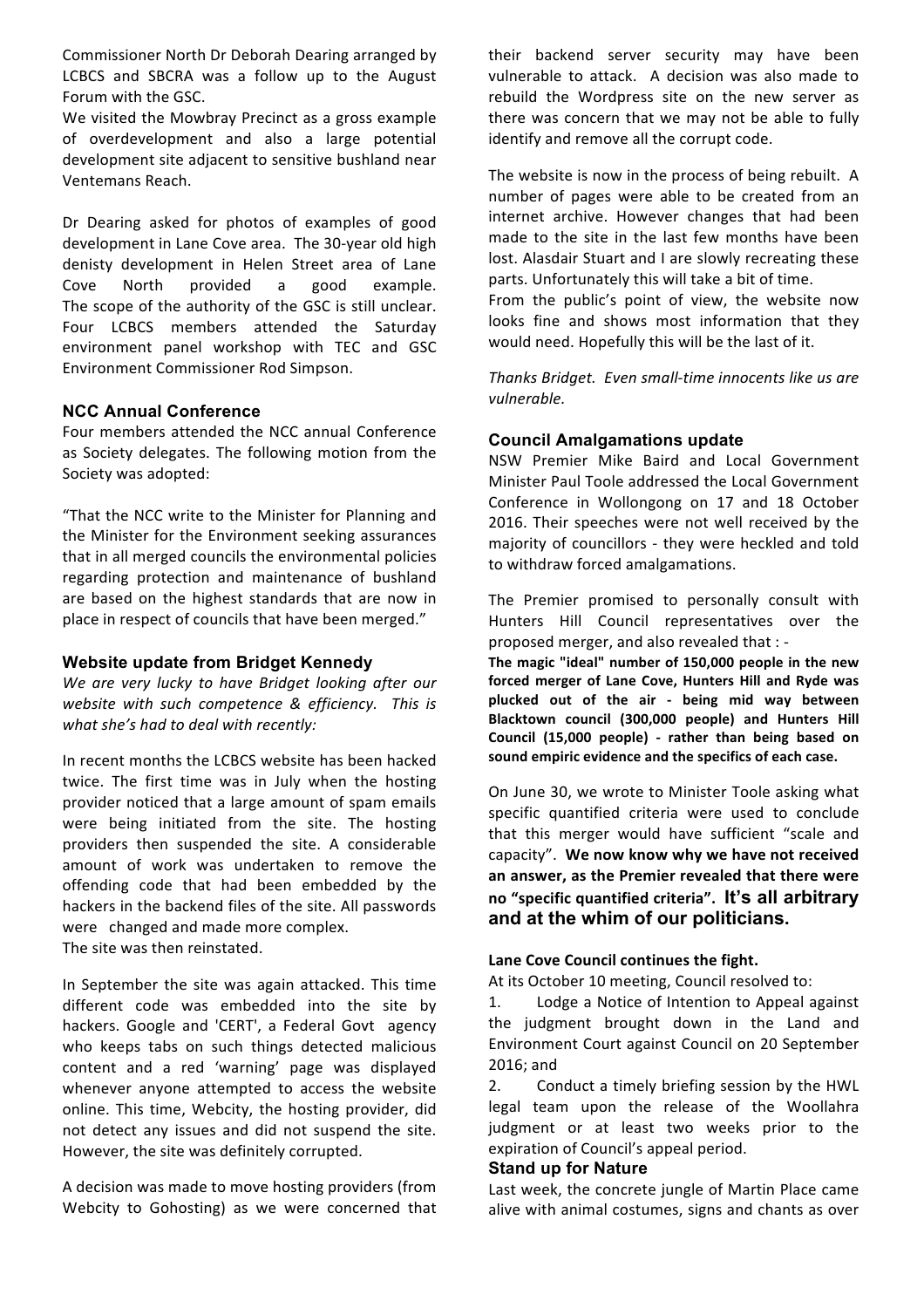500 people rallied together for our wildlife.

What an incredible collective effort this campaign has been so far! We had heard that Premier Baird would table his new land-clearing laws as early as last week, but it now seems he'll try to introduce them sometime in November.

The best thing you can do to keep the momentum going is call Premier Baird on 8574 5000 and leave a message.

Let's buy more time to win this fight in the New Year - help keep our land-clearing laws safe for the rest of 2016!

Two things you can do right now for our wildlife:

Call Premier Baird - 8574 5000. More information and talking points here.

Tweet at Premier Baird or comment on his recent Facebook post.

to contact the Premier online instead. However, you're within your rights to politely insist on leaving a message over the phone.

For too long Mike Baird has allowed the National Party to write our environment policy. It's time for our Premier to stand up with the majority who support strong protections for our wildlife and bushland.

Farmers, scientists, environmentalists and 85% of submissions stand united against Premier Baird's plans to scrap our land-clearing laws! Let's keep urging Mr. Baird to ditch these unpopular changes.

Thanks for your passion in defending our wildlife, and thanks to all of you who've taken action so far!

Corinne for Stand Up For Nature

Stand Up For Nature is an alliance of conservation *groups dedicated to improving protection for nature in NSW*.



|         |                                        | Lane Cove Bushland & Conservation Society Inc |  |
|---------|----------------------------------------|-----------------------------------------------|--|
|         | <b>Inquiries</b> Ron Gornall 9427 1125 |                                               |  |
| Website |                                        | www.lanecovebushland.org.au                   |  |

**Address** PO Box 989 Lane Cove NSW 1595 **e-mail** lanecove\_bushland @ yahoo.com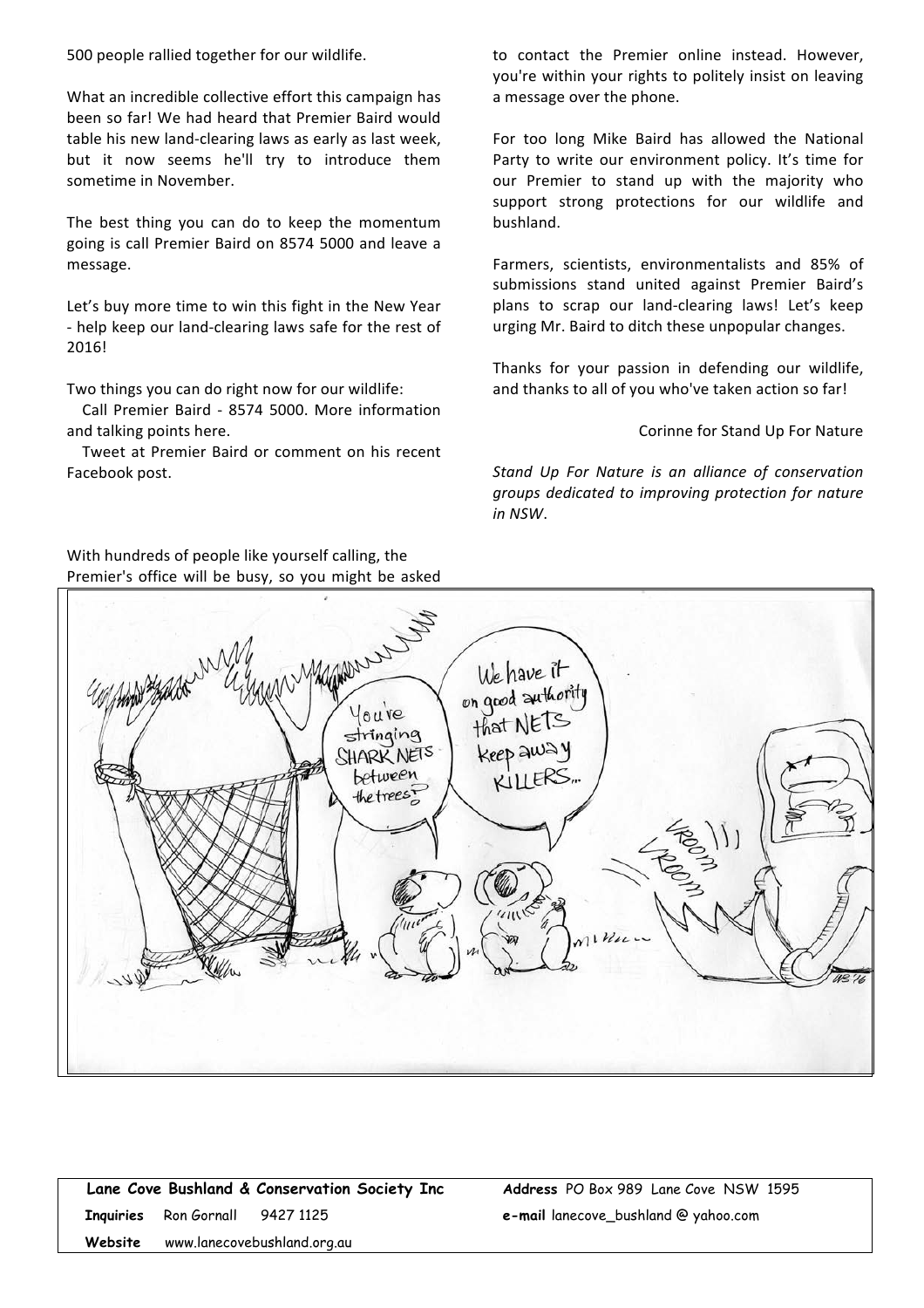#### **Lane Cove Coal & Gas Watch**

The Lane Cove Coal and Gas Watch held a public forum to discuss the fact that NSW State Governments have continued to approve huge open cut coalmines on our farmland despite strong opposition from farmers and citizens and Victoria has banned fracking for coal seam gas but NSW is now offering new exploration licences to the CSG sector.

Sally Kennedy a member of the Coal and Gas Watch said "There is rising concern that we need to protect our farmland for farming so that we have access to fresh locally grown food."

"The real economic benefits of coal mining are worse than you think when you take into account the loss of jobs in other industries, such as tourism, wineries and horse breeding." "The well attended public forum included three experts in coal, energy and advocacy for locally grown food who explained the need for new legislation which puts people and communities ahead of the mining dollar".

The information they had to share left people in little doubt that they should speak up about the issues. A motion was put to the floor to do just that and it was passed unanimously.

A second motion was also unanimously upheld to ask Lane Cove MP Anthony Roberts, Minister for Energy and Resources to commit to not issuing any new mining exploration licences in NSW and to not renew any expired mining exploration licenses.

"There is still a long way to go but it would be a step in the right direction" said Sally.

*Below: September Plant Stall, Lane Cove Plaza*

# **In other news**

#### **New housing code**

The NSW Government has released a draft of the Medium Density Housing Code. It proposed extending complying development and the scope for private certifiers, both of which are cause for concern. The Society will be making a submission and we suggest that members look at the documents. Submissions close on December 12th. The documents are at: -

http://www.planning.nsw.gov.au/Policy-and-Legislation/Housing/Medium-Density-Housing

#### **About Jack Mundey**

Lane Cove author, architect and planner, Jim Colman, describes for the first time how Mundey moved from his early days as a young builder's labourer from north Queensland to a leadership role in the Australian heritage movement.

Colman's book is a very readable, thoroughly researched and lavishly illustrated coverage of Mundey's key achievements and activities in the planning and conservation fields during a busy half century. It reveals how this erstwhile communist and trade union leader became a dedicated conservationist who achieved fame  $-$  and notoriety  $$ for exploits which were praised by the many, denounced by the few. And despite its evidence that we have made some solid progress in heritage conservation during the Mundey era, it concludes with a warning from the man himself:

"The greatest single threat to the environment, locally as well as globally, is the rapacious greed of big multi-national corporations." The House That Jack Built: Jack Mundey, Green Bans hero.

Published 2016. NewSouthBooks.

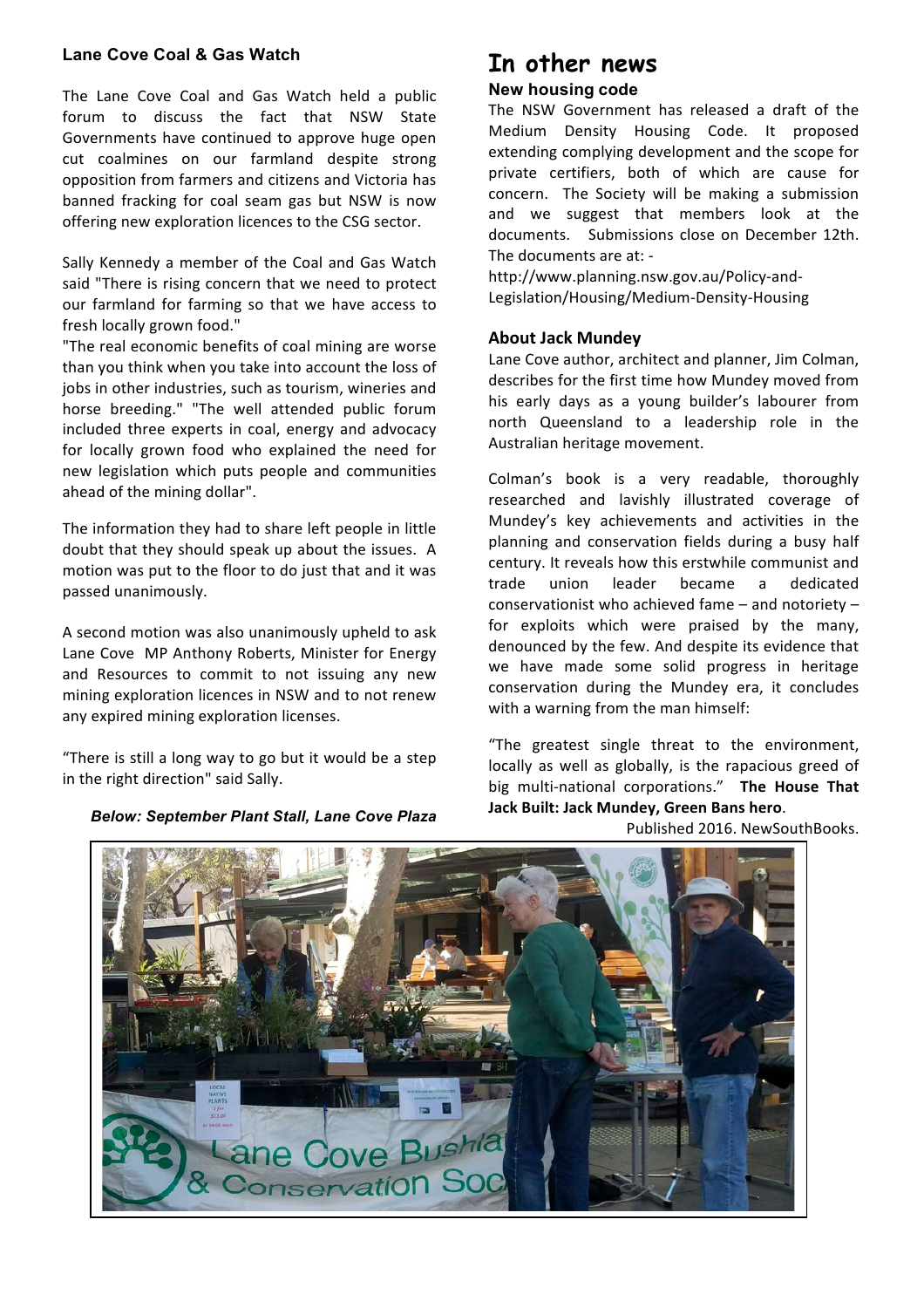## **PRESIDENT'S REPORT FOR 2015-2016**

I am pleased to provide the President's Report for the year 2015-2016. This has again been a very busy and successful year for the Society. We managed to find some time to celebrate the Society's achievements over the decades and to continue with active campaigning and liaising on crucial state-level environmental and conservation matters which will impact on our local environment. I would like to extend a particular thanks to the members of the Executive for their ongoing hard work and their unwavering support and counsel. Their experience and expertise remains invaluable to the Society. This expertise extends of course to all our members who have been active and instrumental in the success of our activities this past year.

#### **Key Issues and Activities for the Society 2015-2016**

We started the year with a stock-take of recent planning and pressures on our Lane Cove environment and an environmental scan of threats and opportunities for our natural environment, in particular our urban bushland. We examined development in Lane Cove with presentations by Doug Stuart and Guy Hallowes; threats to, and the management of, our bushland with insights from Maralyn Lawson; council amalgamations reported by Graham Holland. The aim of these presentations was to enable us to become more strategic in our advocacy focus within the resource constraints of the Society. We developed the following guidelines for 2016:

- 1. Advocate to retain as a minimum the current proportion of bushland and open space in Lane Cove.
- 2. LCB&CS to actively promote the establishment of a 'network' of neighbouring independent bushland/conservation advocacy groups (eg WEPA etc).
- 3. LCB&CS to become more savvy in the use of social media and grow our following.
- 4. LCB&CS to establish, as a sub-group of the Society, a "Friends of Lane Cove bushland". (Independent of any council).

It was not envisaged that we achieve these all immediately and I suggest that they remain relevant since much of the context in which these guidelines were developed continues  $-$  there is still no definitive outcome of council amalgamations and the Greater Sydney Commission has been established to take a proactive role in planning with the development of district plans to occur over the next months. The finalization of the NSW Biodiversity

 **Lane Cove Bushland & Conservation Society Inc Address** PO Box 989 Lane Cove NSW 1595  **Inquiries** Ron Gornall 9427 1125 **e-mail** lanecove\_bushland @ yahoo.com  **Website** www.lanecovebushland.org.au

Legislation Review is likely very shortly and there will be repercussions for our bushland.

#### *Highlight of Activities*

In April we held a special event to mark the achievements of the Society over the decades and to mark 25 years  $-$  a quarter century!  $-$  of the Society's work with Lane Cove Council through Council's Bushland Management Advisory Committee (BMAC). This was a special and unique  $occasion - l'm$  not aware of many community associations that have had such a long, productive relationship with their local council and that can claim a major role in the wonderful urban bushland reserves for which Lane Cove is renowned. St Ignatius College at Riverview provided the Cove Cottage for the special celebration, the Mayor of LC Cllr Hutchens opened our celebrations and Rod Tudge reminded us of the Society's significant role in the development of a local Bushland Plan of Management and the subsequent establishment of BMAC. Ron Gornall awarded certificates to the nine Society members (Norma Stuart, Margaret Bergomi, Ros Baxter, Frances Vissel, Yvonne Barber, Win Chandler, Shauna Forrest, Vickie Lee and Maralyn Lawson) who have contributed to BMAC over this time. Over 70 people attended the celebrations, including the Mayor and several councillors, past and current Council staff and 6 of the Society's 7 presidents. It was important to pay tribute to the hard work and achievements of the Society and its successful work with council over the decades.

A second major event was the **forum hosted by the Society with the Greater Sydney Commission** attended by representatives from some 32 community associations in the North Shore. The forum was addressed by Rod Simpson Environment Commissioner and Dianne Knott A/Director Engagement with Dr Deborah Dearing District Commissioner North attending for the Q&A session. A feature of the Q&A session was presenting questions prepared by participating groups to the Commissioners and having opportunity to engage with them through their responses. A survey conducted on the evening provided input to the GSC of our local community concerns and planning priorities as well as how we wish to engage with the Commission as it develops the District Plan. In October a further follow up was a bus tour for 9 Society members with experience in planning and bushland management with Dr Dearing of specific  $sites$  – Batten Reserve and the Mowbray Precinct, Ventemans Reach and the industrial area, and the centre of Lane Cove  $-$  to view and discuss examples